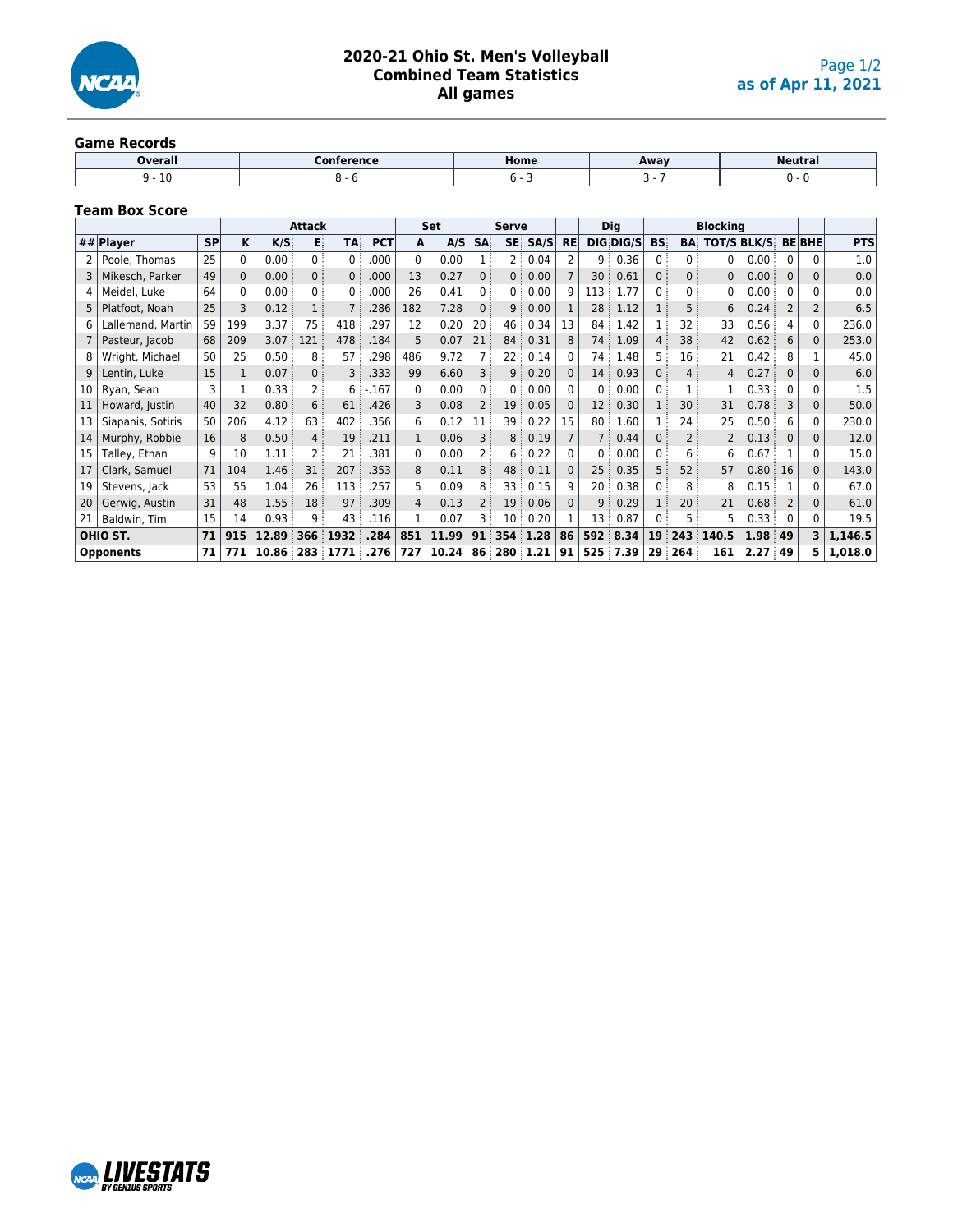

# **Team statistics**

## **Team Results**

|                             | OSU       | <b>OPP</b> |
|-----------------------------|-----------|------------|
| <b>ATTACK</b>               |           |            |
| Kills                       | 915       | 771        |
| Errors                      | 366       | 283        |
| <b>Total Attacks</b>        | 1932      | 1771       |
| <b>Attack Pct</b>           | .284      | .276       |
| Kills/Set                   | 12.9      | 10.9       |
| <b>SET</b>                  |           |            |
| <b>Assists</b>              | 851       | 727        |
| Attempts                    | 1894      | 1753       |
| <b>Assist Pct</b>           | .449      | .415       |
| Assists/Set                 | 12        | 10.2       |
| <b>SERVE</b>                |           |            |
| Aces                        | 91        | 86         |
| Errors                      | 354       | 280        |
|                             | 1583      | 1597       |
| Attempts<br>Serve Pct       | .776      | .825       |
| Aces/Set                    | 1.3       | 1.2        |
| <b>SERVE RECEPTIONS</b>     |           |            |
| Errors                      | 86        | 91         |
| Errors/Set                  | 1.2       | 1.3        |
|                             | 1316      | 1229       |
| Attempts                    | .935      |            |
| <b>Reception Pct</b>        |           | .999       |
| <b>DEFENSE</b>              |           |            |
| Digs                        | 592       | 525        |
| Digs/Set<br><b>BLOCKING</b> | 8.3       | 7.4        |
|                             |           |            |
| <b>Block solo</b>           | 19<br>243 | 29         |
| <b>Block Assist</b>         |           | 264        |
| <b>Total Blocks</b>         | 140.5     | 161        |
| Blocks/Set                  | 2         | 2.3        |
| <b>Block Errors</b>         | 49        | 49         |
| <b>Ball handling errors</b> | 3         | 5          |
| <b>ATTENDANCE</b>           |           |            |
| Total                       | 534       | 322        |
| Dates/Avg Per Date          | 9/59      | 10/32      |
| Neutral Site #/Avg          | 0/0       |            |
| Current win streak          | 0         |            |
| Home win streak             | 0         |            |

|        |        | .           |                      |   |              |                                   |              |
|--------|--------|-------------|----------------------|---|--------------|-----------------------------------|--------------|
| ∣PP∣   |        | <b>Date</b> | Opponent             |   | <b>Score</b> | Score-by-set                      | Att.         |
|        |        | 01/22/2021  | Penn St.             |   | $0 - 3$      | 20-25,23-25,22-25                 | $\Omega$     |
| 71     |        | 01/23/2021  | Penn St.             | W | $3 - 0$      | 25-22, 25-23, 25-17               | $\mathbf{0}$ |
| 83     |        | 01/29/2021  | at Penn St.          |   | $0 - 3$      | 16-25,17-25,21-25                 | 135          |
| 71     |        | 01/30/2021  | at Penn St.          |   | $0 - 3$      | 23-25.20-25.18-25                 | 140          |
| 76     | $\ast$ | 02/05/2021  | Lewis                | W | $3-1$        | 27-25,25-16,22-25,25-23           | 74           |
| 0.9    | $\ast$ | 02/06/2021  | Lewis                |   | $0 - 3$      | 23-25, 21-25, 11-25               | 67           |
|        |        | 02/12/2021  | at McKendree         |   | $1-3$        | 25-22, 24-26, 18-25, 15-25        | $\mathbf 0$  |
| 27     | $\ast$ | 02/13/2021  | at McKendree         |   | $1-3$        | 25-17, 20-25, 20-25, 22-25        | $\mathbf{0}$ |
| 53     | $\ast$ | 02/20/2021  | Loyola Chicago       | W | $3-2$        | 22-25, 17-25, 25-23, 26-24, 15-11 | 82           |
| 15     | $\ast$ | 02/21/2021  | Loyola Chicago       | W | $3-0$        | 25-17,25-22,27-25                 | 64           |
| 0.2    | $\ast$ | 02/27/2021  | at Ball St.          | W | $3-2$        | 25-22, 23-25, 25-20, 19-25, 15-13 | $\Omega$     |
|        |        | 03/11/2021  | Ball St.             |   | $2 - 3$      | 25-23, 21-25, 18-25, 25-23, 13-15 | 52           |
| 86     | $\ast$ | 03/19/2021  | at Purdue Fort Wayne | W | $3-1$        | 25-22, 22-25, 25-22, 25-21        | 1            |
| 80     | $\ast$ | 03/20/2021  | at Purdue Fort Wayne |   | $1-3$        | 23-25, 22-25, 25-23, 20-25        | $\mathbf{1}$ |
| 97     |        | 03/26/2021  | Lindenwood (MO)      | W | $3-0$        | 25-18.25-18.27-25                 | 104          |
| 25     | $\ast$ | 03/27/2021  | Lindenwood (MO)      | W | $3-0$        | 25-16,25-21,25-18                 | 91           |
| $^{2}$ |        | 04/02/2021  | at Quincy            | W | $3-0$        | 25-20, 25-19, 25-18               | 10           |
|        |        | 04/03/2021  | at Quincy            |   | $2 - 3$      | 22-25, 25-19, 25-16, 21-25, 10-15 | 35           |
| 91     |        | 04/10/2021  | at Ball St.          |   | $1-3$        | 29-31,19-25,25-21,26-28           | $\mathbf 0$  |

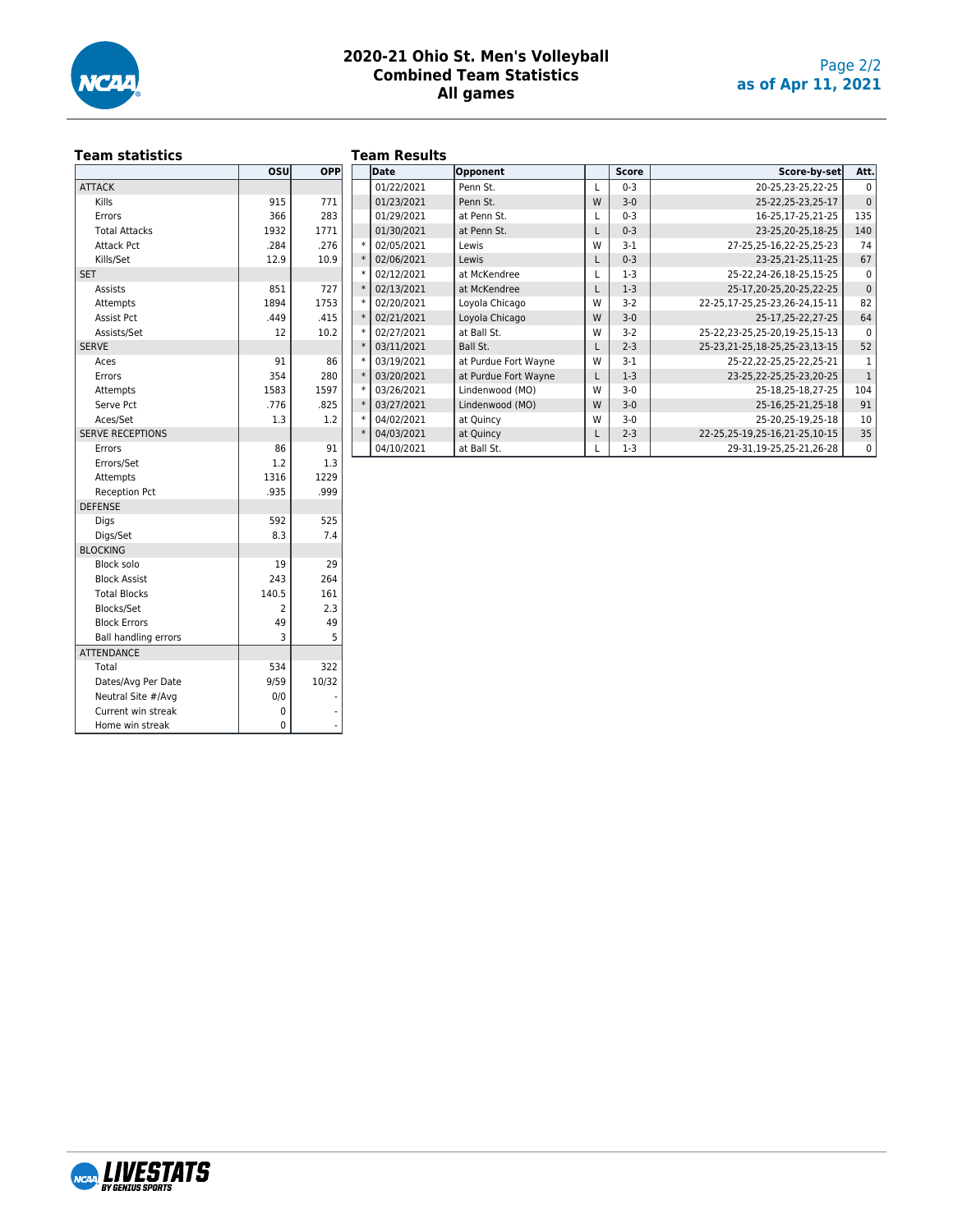

#### **Game Records**

| <b>Dverall</b> | `onference | Home | Away | Neutra <sub>1</sub> |
|----------------|------------|------|------|---------------------|
|                |            |      |      |                     |

## **Team Box Score**

|    |                   |           |     |       | <b>Attack</b> |                |            |                   | Set   |                 | <b>Serve</b>   |                 |           |     | Dig       |             |                | <b>Blocking</b> |                    |          |              |            |
|----|-------------------|-----------|-----|-------|---------------|----------------|------------|-------------------|-------|-----------------|----------------|-----------------|-----------|-----|-----------|-------------|----------------|-----------------|--------------------|----------|--------------|------------|
|    | ## $Plaver$       | <b>SP</b> | κİ  | K/S   | в             | TA             | <b>PCT</b> | A                 | A/S   | <b>SA</b>       | <b>SE</b>      | SA/S            | <b>RE</b> |     | DIS DIS/S | <b>BS:</b>  | <b>BA</b>      |                 | <b>TOT/S BLK/S</b> |          | <b>BEBHE</b> | <b>PTS</b> |
|    | Poole, Thomas     | 15        | 0   | 0.00  | 0             | 0 <sup>1</sup> | .000       | 0                 | 0.00  | $\Omega$        |                | 0.00            |           | 3   | 0.20      | $0^{\circ}$ | 0              | 0:              | 0.00               | 0        |              | 0.0        |
|    | Mikesch, Parker   | 33        | 0   | 0.00  | $\Omega$      | 0              | .000       | 10 <sup>°</sup>   | 0.30  |                 | 0:             | 0.00            |           | 23  | 0.70      | $\Omega$    | $\overline{0}$ | 0:              | 0.00               | $\Omega$ | 0            | 0.0        |
| 4  | Meidel, Luke      | 48        | 0   | 0.00  | 0             | 0              | .000       | 18                | 0.38  |                 | 0:             | 0.00            |           | 92  | 1.92      |             | 0              | 0               | 0.00               |          |              | 0.0        |
|    | Platfoot, Noah    | 21        |     | 0.05  |               | 5              | .000       | 142               | 6.76  |                 |                | 0.00            |           | 18  | 0.86      |             | 5              | 6               | 0.29               | 2        |              | 4.5        |
| 6  | Lallemand, Martin | 46        | 161 | 3.50  | 55            | 320            | .331       | 9                 | 0.20  | 18              | 34             | 0.39            |           | 68  | 1.48      |             | 25             | 26              | 0.57               | 4        |              | 192.5      |
|    | Pasteur, Jacob    | 54        | 157 | 2.91  | 96            | 377            | .162       | $\overline{4}$    | 0.07  | 18              | 71             | 0.33            |           | 64  | 1.19      | 3           | 33             | 36              | 0.67               | 5        |              | 194.5      |
|    | Wright, Michael   | 46        | 23  | 0.50  |               | 53             | .302       | 450               | 9.78  |                 | 19:            | 0.15            |           | 61  | 1.33      | 5.          | 14             | 19              | 0.41               |          |              | 42.0       |
| 9  | Lentin, Luke      | 4         | 0   | 0.00  | $\Omega$      | $\overline{2}$ | .000       | $12 \overline{ }$ | 3.00  | $\Omega$        | $\overline{2}$ | 0.00            |           |     | 0.50      | 0           |                |                 | 0.25               | 0        | 0            | 0.5        |
| 10 | Ryan, Sean        | 3         |     | 0.33  |               | 6              | $-.167$    | $\Omega$          | 0.00  | <sup>n</sup>    | 0              | 0.00            |           | 0   | 0.00      | 0           |                |                 | 0.33               | 0        | 0            | 1.5        |
| 11 | Howard, Justin    | 32        | 27  | 0.84  |               | 51             | .471       | 1:                | 0.03  |                 | 15             | 0.06            |           | 12  | 0.38      |             | 27             | 28              | 0.88               | 3        | 0            | 43.5       |
| 13 | Siapanis, Sotiris | 46        | 181 | 3.93  | 54            | 350            | .363       | 5                 | 0.11  | 11              | 38             | 0.24            | 15        | 75  | 1.63      | 0           | 21             | 21              | 0.46               |          |              | 202.5      |
| 14 | Murphy, Robbie    | 8         |     | 0.25  |               |                | .143       | 1:                | 0.13  |                 | 2              | 0.25            |           |     | 0.50      | 0           | $\Omega$       | $\Omega$ :      | 0.00               | $\Omega$ | 0            | 4.0        |
| 15 | Talley, Ethan     | 3         | 2   | 0.67  |               | 6              | .167       | $\Omega$          | 0.00  |                 | $\mathbf{1}$   | 0.33            |           | 0   | 0.00      | 0           | 2              |                 | 0.67               | 0        | U.           | 4.0        |
| 17 | Clark, Samuel     | 55        | 76  | 1.38  | 20            | 152            | .368       | 6:                | 0.11  | 4               | 28             | 0.07            |           | 22  | 0.40      | 4           | 38             | 42              | 0.76               | 10       | 0            | 103.0      |
| 19 | Stevens, Jack     | 46        | 44  | 0.96  | 20            | 94             | .255       | $\overline{4}$    | 0.09  |                 | 26             | 0.15            |           | 18  | 0.39      | 0           |                |                 | 0.15               |          |              | 54.5       |
| 20 | Gerwig, Austin    | 25        | 40  | 1.60  | 13            | 74             | .365       | 4:                | 0.16  |                 | 14:            | 0.08            |           |     | 0.28      |             | 18             | 19              | 0.76               |          |              | 52.0       |
| 21 | Baldwin, Tim      | 5         | 2   | 0.40  |               |                | .143       |                   | 0.20  |                 | 3              | 0.20            |           | 0   | 0.00      | 0           | 0              |                 | 0.00               | n        |              | 3.0        |
|    | OHIO ST.          | 55        | 717 | 13.04 | 274           | 1504           | .295       | 667               | 12.13 | 73              |                | $261 \mid 1.33$ | 57        | 469 | 8.53      | 16          | 192            | 112             | 2.04               | 38       | 2            | 902.0      |
|    | <b>Opponents</b>  | 55        | 597 | 10.85 | 227           | 1393           | .266       | 559               | 10.16 | 57 <sup>3</sup> |                | 202 1.04        | 73        | 407 | 7.40      | 23          | 203            | 124.5           | 2.26               | 37       |              | 778.5      |